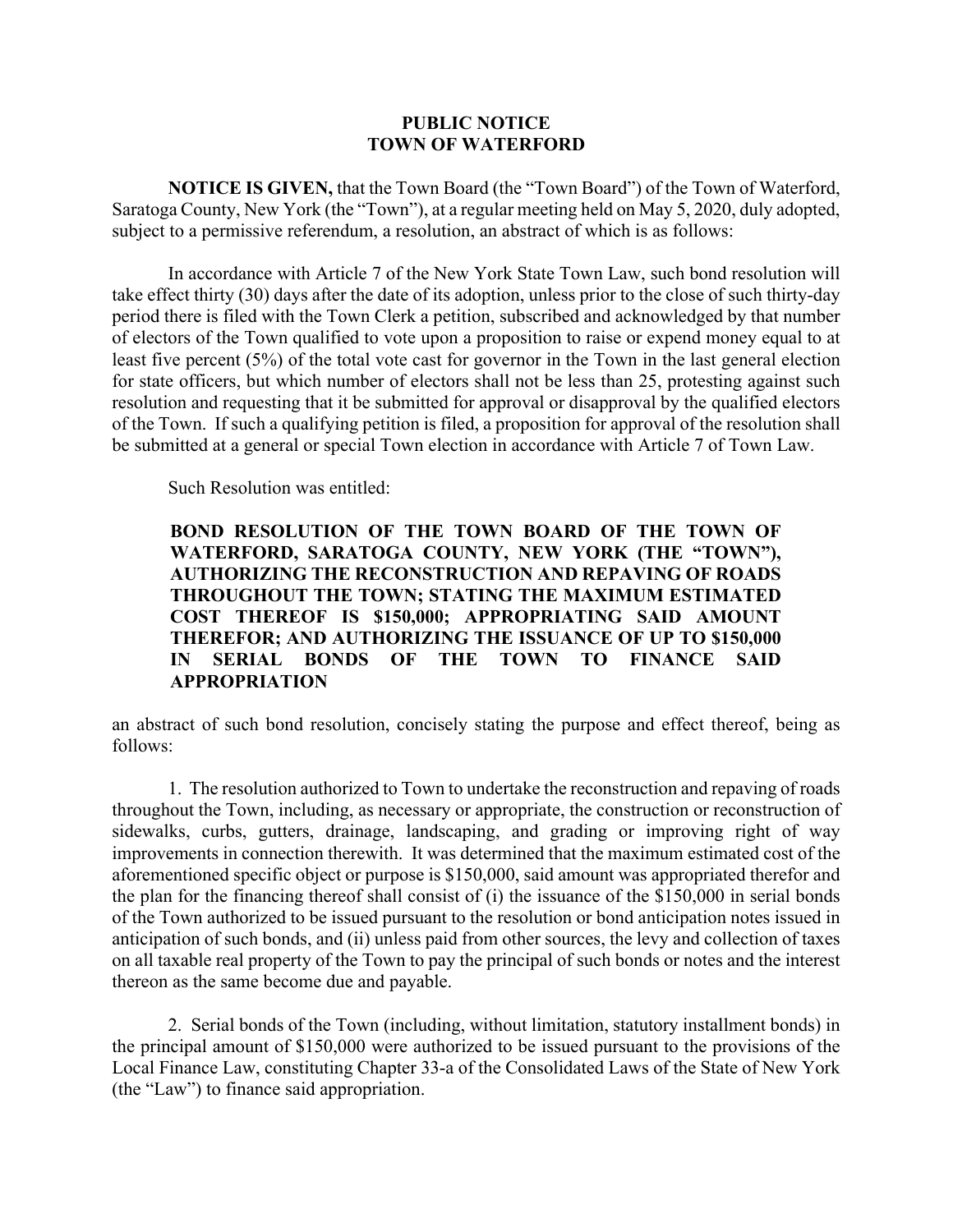3. It was determined that the period of probable usefulness of the aforementioned specific objects or purposes is fifteen (15) years, pursuant to subdivision 20(c). of paragraph a. of Section 11.00 of the Law.

4. The temporary use of available funds of the Town, not immediately required for the purpose or purposes for which the same were borrowed, raised or otherwise created, is authorized pursuant to Section 165.10 of the Law, for the capital purposes described in the resolution. The Town shall reimburse such expenditures with the proceeds of the bonds or bond anticipation notes authorized by Section 1 of the resolution. The resolution shall constitute a declaration of "official intent" to reimburse the expenditures authorized by the resolution with the proceeds of the bonds and bond anticipation notes authorized herein, as required by United States Treasury Regulations Section 1.150-2.

5. The final maturity of the bonds herein authorized to be issued shall be in excess of five (5) years measured from the date of issuance of the first serial bond or bond anticipation note issued pursuant to the resolution.

6. Each of the serial bonds authorized by the resolution and any bond anticipation notes issued in anticipation of said bonds shall contain the recital of validity prescribed by Section 52.00 of the Law and said serial bonds and any bond anticipation notes issued in anticipation of said bonds shall be general obligations of the Town, payable as to both principal and interest by a general tax upon all the real property within the Town subject to applicable statutory limits, if any. The faith and credit of the Town are irrevocably pledged to the punctual payment of the principal and interest on said serial bonds and bond anticipation notes and provisions shall be made annually in the budget of the Town by appropriation for (a) the amortization and redemption of the bonds and bond anticipation notes to mature in such year and (b) the payment of interest to be due and payable in such year.

7. The Town Board delegated to the Town Supervisor of the Town the powers and duties of the Town Board relative to authorizing the issuance of said bonds, and any bond anticipation notes including renewals thereof, issued in anticipation of said bonds and prescribing the terms, form and content thereof.

8. The Town Supervisor was further authorized to take such actions and execute such documents as may be necessary to ensure the continued status of the interest on the bonds authorized by the resolution and any notes issued in anticipation thereof, as excludable from gross income for federal income tax purposes pursuant to Section 103 of the Internal Revenue Code of 1986, as amended (the "Code") and to designate the bonds authorized by the resolution and any notes issued in anticipation thereof, if applicable, as "qualified tax-exempt bonds" in accordance with Section  $265(b)(3)(B)(i)$  of the Code.

9. The Town Supervisor was further authorized to enter into a continuing disclosure undertaking with or for the benefit of the initial purchasers of the bonds or notes authorized by the resolution in compliance with the provisions of Rule 15c2-12, promulgated by the Securities and Exchange Commission pursuant to the Securities Exchange Act of 1934.